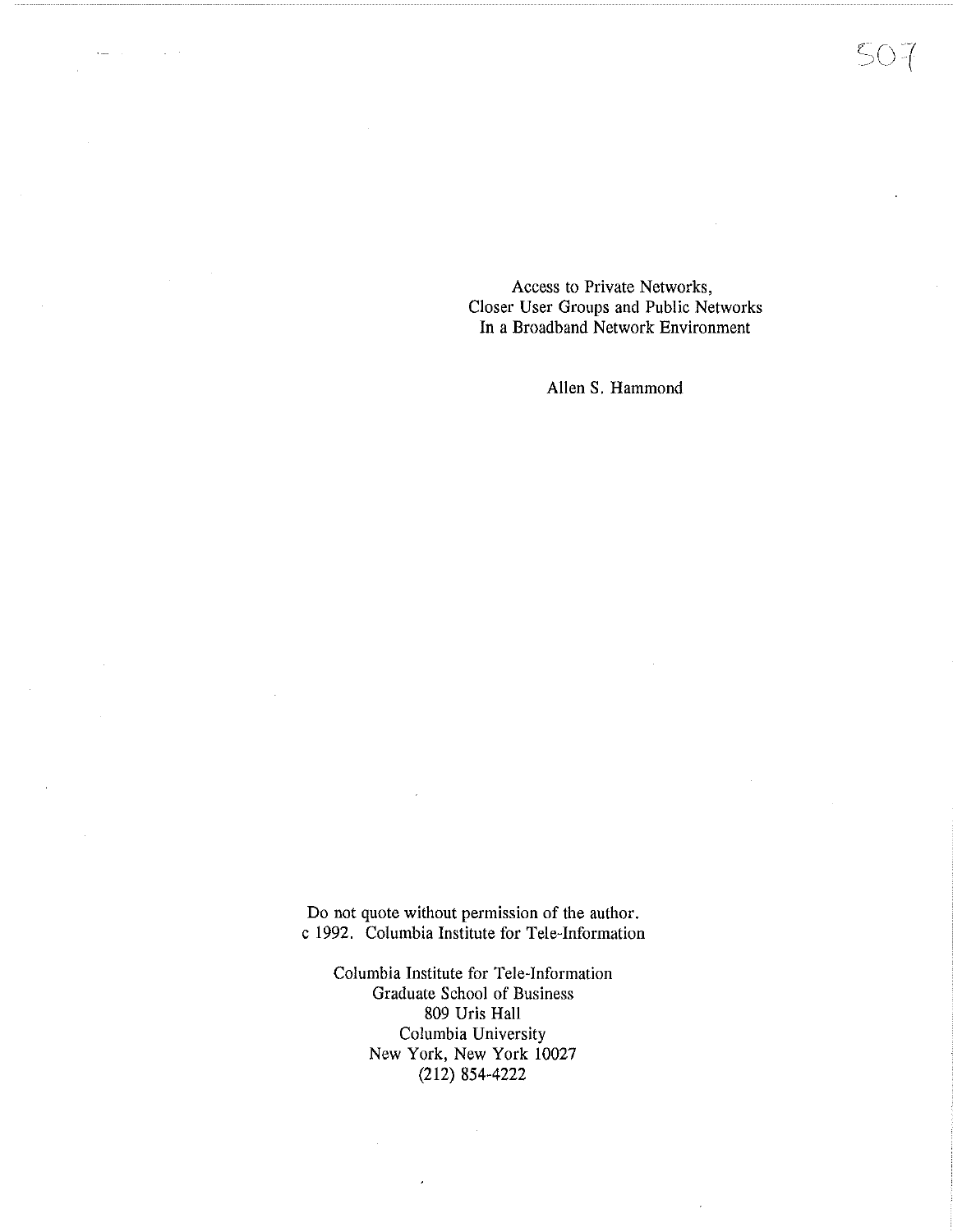CITI **Presentation,** December 6, 1991

Access to Private Networks, Closed User Groups and Public Networks In a Broadband **Network** Environment

By: (c) Allens. Hammond, *IV,* Associate Professor, New York Law school and Director of the communications Media center

A. Assumptions and Elements Defined

In pursuing this topic, I have made some basic definitional assumptions regarding networks and users which color the observations and conclusions.

1. Networks

For the purposes of the paper, networks are defined as collections of interconnected users.<sup>1</sup> The type of transmission and the receive/send machinery employed varies. These points may or. may not be capable of engaging in interactive communication. This definition acknowledges that cable and broadcast television systems may be deemed to be networks just as the public switched interexchange and local exchange systems constitute networks. This definition also facilitates the exploration of the broader array of access soloutions presently employed and likely to be employed in the regulation of future networks.

The **paper·assumes** that interconnection between networks and/or potential users of networks can and does take place. It does not address **directly the** need for common languages, protocols and conventions, **speeds, as** well as procedures of machine interaction, all of which are critical technical issues involved in network

<sup>-1</sup> National Telecommunications and Information Administration, **NTIA** Infrastructure Report: Telecommunications in the Age of Information, October 1991, at 13-20, 92,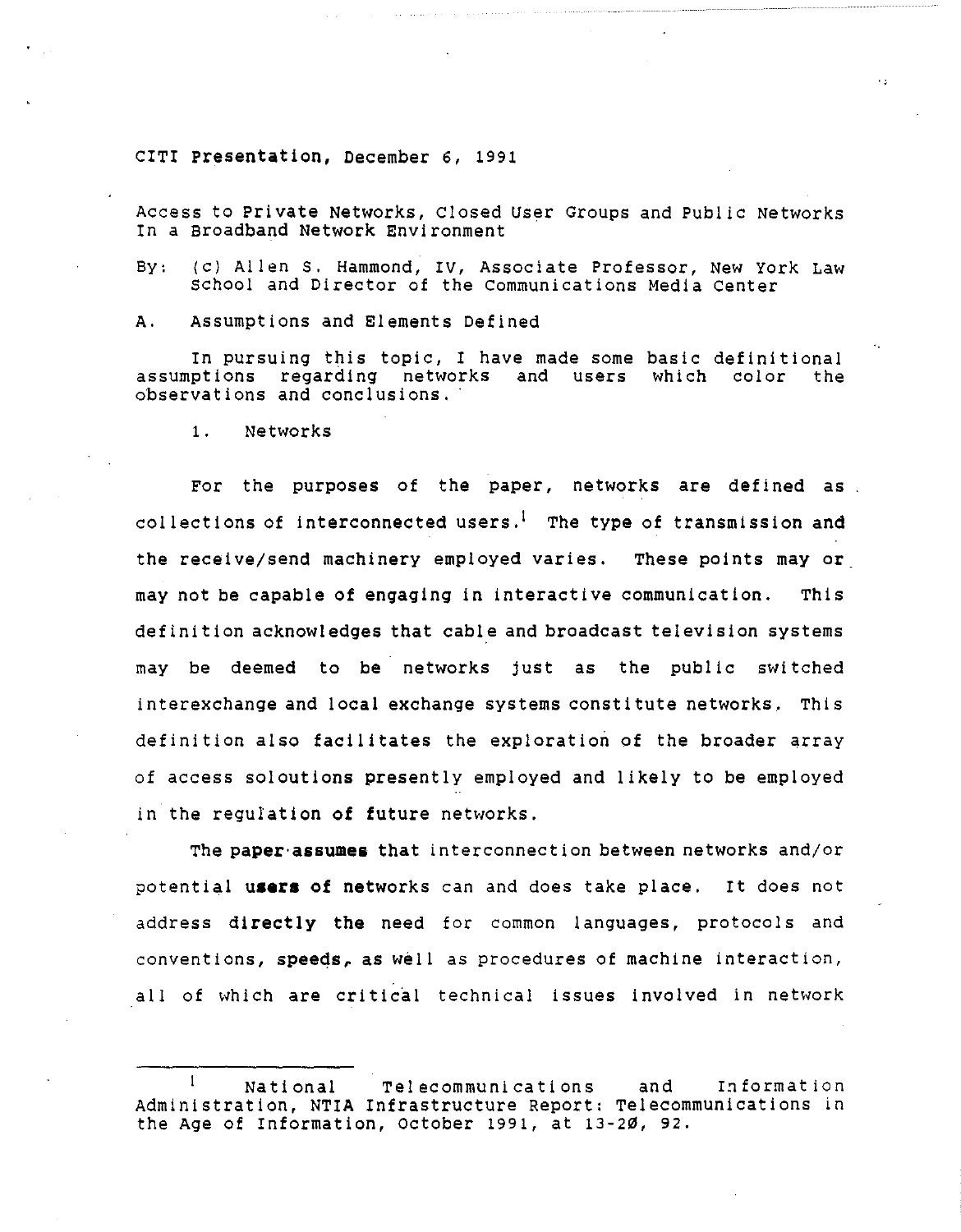interconnection.<sup>2</sup> These issues are addressed, if at all, solely from the **perspective** of the network facilities, pricing and service configurations which the network owner(s) may choose in providing services and the impact such choices may have on the potential user class. It is recognized that these enoices in significant measure will determine the eligible class of users.

Finally, the range of services that *a* network owner may provide are assumed to include inter alla, transmission, switching and routing, storage and/or manipulation of user information, access to 3rd party and/or network provider information, and enhanced services. A network provider need not provide all of the functions listed above, or be limited solely to those listed.

#### 2. users

users may be divided into two major groups composed of facilities based and non-facilities based users. The vast majority of users are non-facilities based. These individuals, firms or groups have no ownership of the networks and services they use. They may purchase access to some of the networks (telephone) over which they may interact. They are most often semi-passive receipients **of** information transmitted one way over other networks (broadcasting and cable). The communications needs of these users vary substantially, **are** evolving at different speeds and in multiple directions. For instance, many businesses already have

 $\overline{2}$ For an excellent lay explanation of network Interconnection and nomenclature, see, Dertouzos, communications, Computers and Networks; and Cerf, Networks, 265 Scientific American 62 and 72, respectively, September, 1991.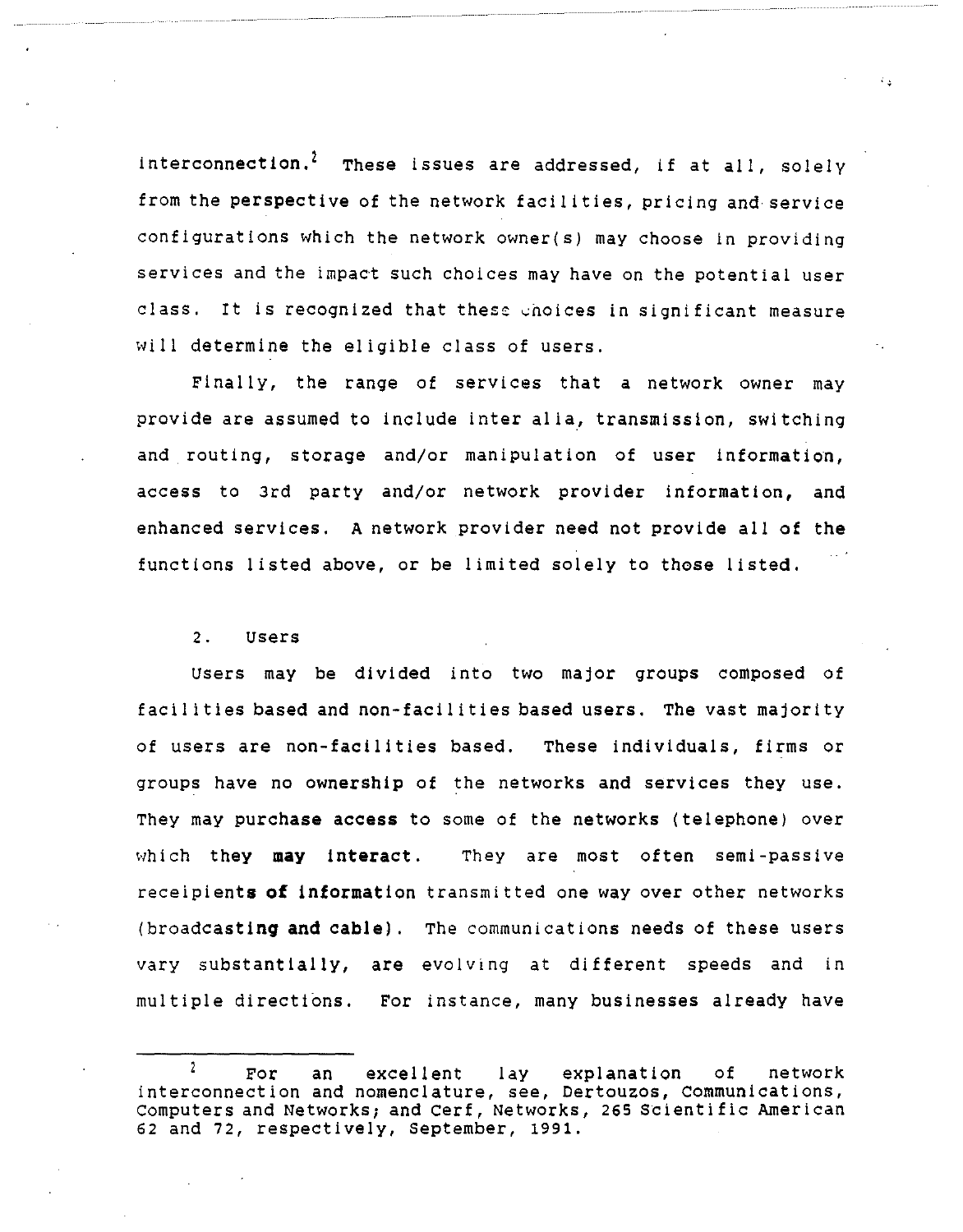significant **needs** for high speed, high capacity broadband communication networks.<sup>3</sup> By comparison, the general public has not yet generated needs sufficient to precipitate demands for greater network speeds and capacities. $^4$  customer-users includ residential as well as business customers.

2. Networks and Access Rights

### a. Network Types

Networks may be categorized in a number of different ways including technology, information and ownership. For the purposes of this paper, networks will be.categorized in terms of ownership. On this basis, they may be deemed to be government, public, private, video or customer owned.<sup>5</sup>

state and federal government owned networks are established· to meet internal government user needs. At the federal level, the networks may conveniently be divided into defense and domestic related functions. In either event, a relatively closed set of users and cohesive sets of needs as well as eligibility, procurement and financing criteria set these networks apart from

Dertouzos, Building the Information Marketplace, at 31- 32; Dertouzos, computers, communications and Networks, at 65.

 $\mathbf{1}$ **see,** Oertouzos, communications, computers and Networks, 265 Scientific American 62, 64, September 1991; Gore, Infrastructure for the Global Village, 265 Scientific American 150, 152; Detouzos, Building the information Marketplace, 94 Technology<br>Review 28, 31-32, January 1991; Guilder, supra note \_\_\_\_\_, at \_\_\_\_.

see, McGarty, Alternative Networking Architectures: Pricing Polley and Competition, Presented to the Information Infrastructure For .the 1990s Workshop/Symposium, Kennedy school of Government, Harvard University.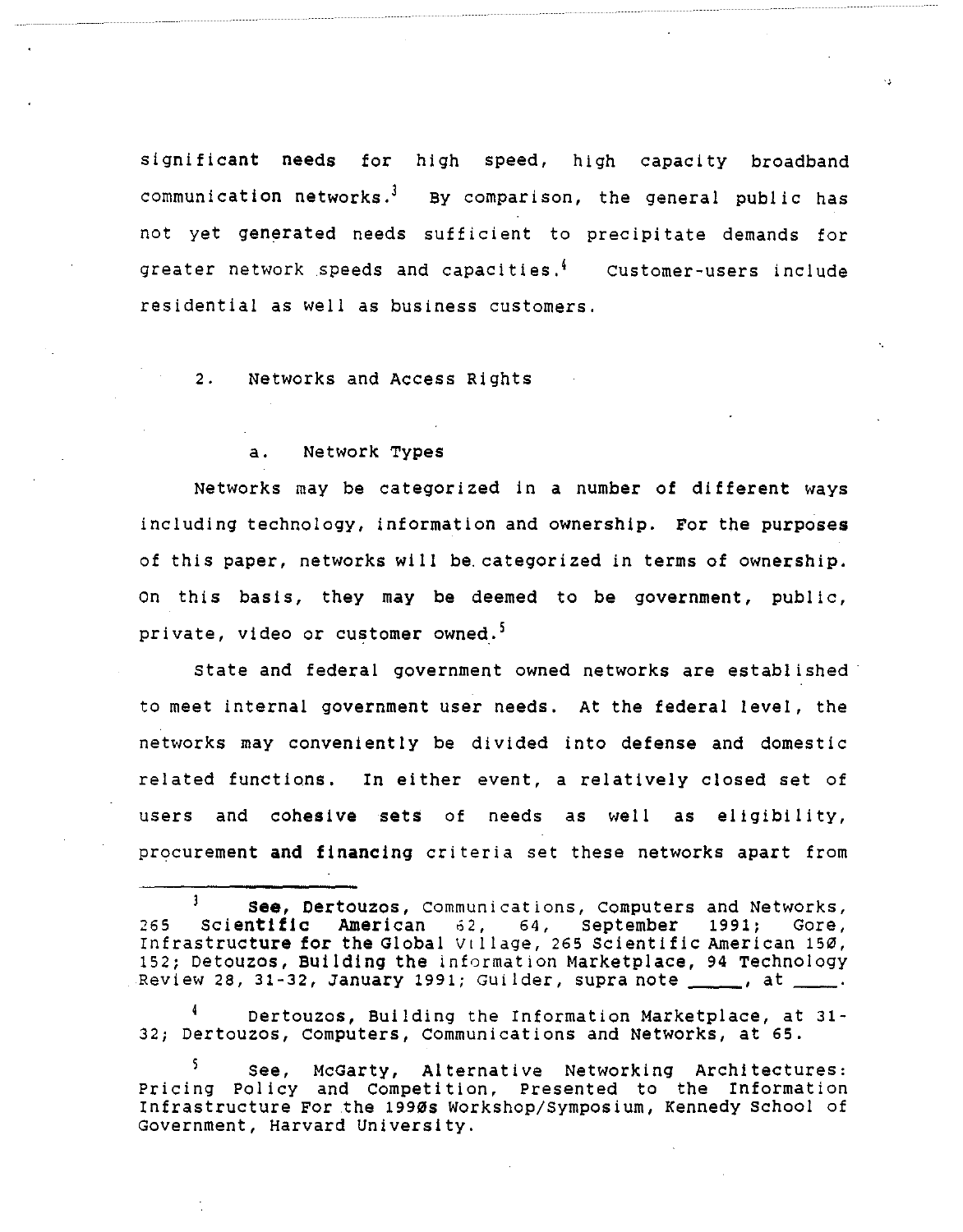others. 6

Similarly, "customer" (corporate or research] networks are created to meet the needs of their respective users for transmssion of high speed data, information processing and/or voice traffic.<sup>1</sup> They too serve closed sets of users with relatively cohesive sets of needs, as well as eligibility, procurement and financing criteria. The difference between these networks and their government counterparts is their tendency to outsource only the construction of, and possibly the troubleshooting on the network. Government agencies tend to outsource day to day network management of the network as well.

Video distribution networks provide entertainment information to residential users. Whether spectrum or wire based, these networks at present tend to be one-way, simplex transmission media. The networks, though privately owned, are deemed to rely on the use of "scarce" government resources (spectrum or public street and rights of way). As a consequence,' governments from which the network owner receives use of the scarce resource, require limited access to the networks be provided to identified classes of users. A small **subset of the** spectrum based subscription technologies essentially **have** been exempted from any access requirements.

There **are** two other property based categorizations of networks; public switched networks and private networks. Public switched networks may be interexchange (long distance companies] or local exchange (regional operating companies]. In either case

McGarty at 56.

1

<sup>6</sup>  McGarty at 42-43.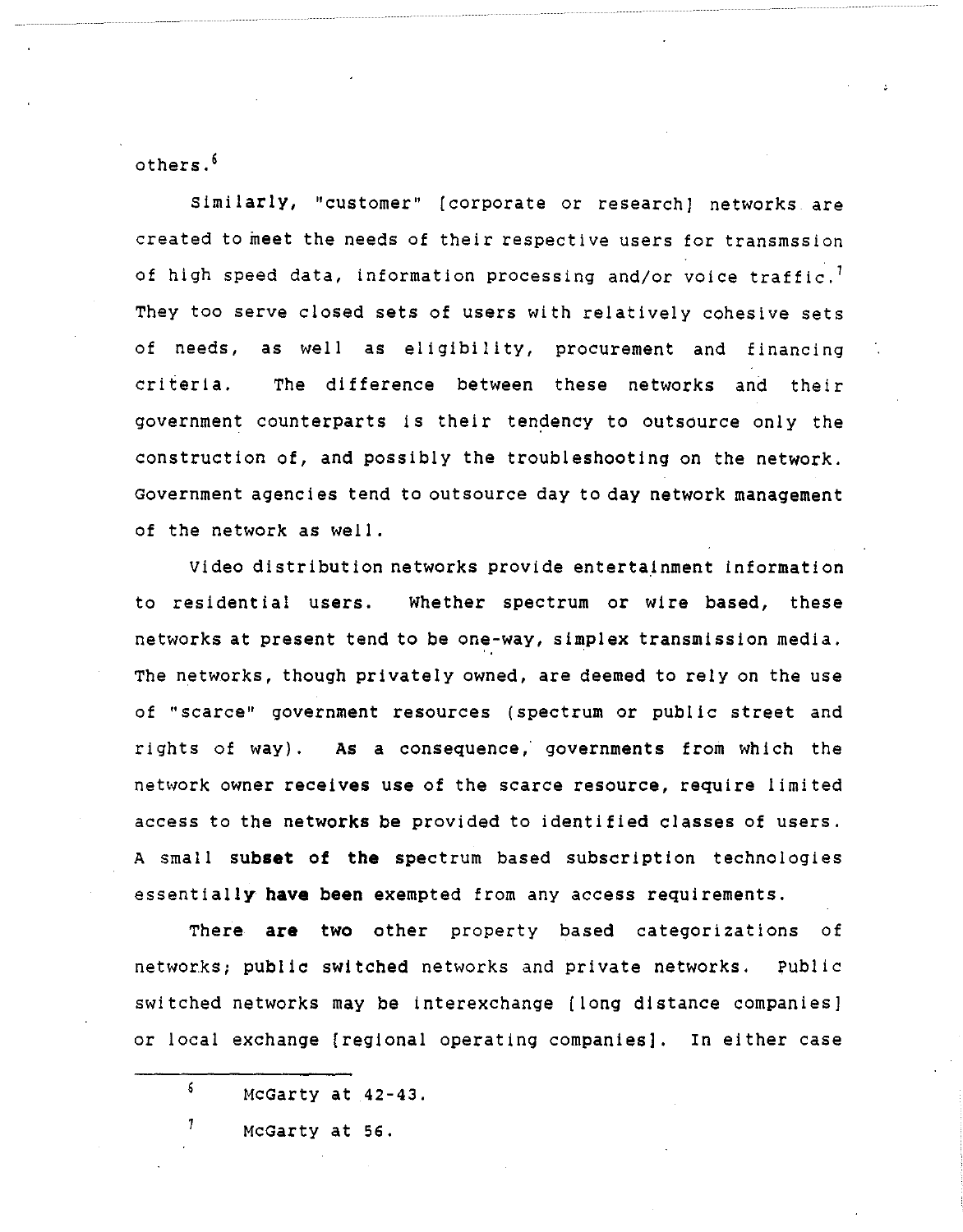the network **is** composed of transmission and switching facilities requiring **massive** capital investment to assure relatively universal access, interconnection and carriage of information.<sup>8</sup> Public network providers own most of the telecommunications network switching and transmission facilities which are part of the public switched network. They are essentially common carriers by their own election (MCI and sprint) or by regulation **(AT&T** and the Regional Bell Operating Companies).

Finally, private networks typically offer discount bulk transport services to a limited segment of the larger general market and are typically owned and operated by entities which are essentially private carriers switching and transporting information

8 McGarty at **44,** and NTIA Infrastructure Report at 92.

The FCC exercises varying degrees of regulation over telephone carriers based on their economic power in the market. Dominant carriers such as AT&T and the RBOCs are those deemed to be those which have the opportunity and incentive to subsidize the rates for their competitive servoies with the revenues from their monopoly or **near** monopoly services. Dominant carriers have been regulated **under the full** panoply of Title II regulations, including required **tariff filings** with pub! ic comment periods, no presumption of a **tariff's lawfulness,** and the necessity to apply for authorization **to increase** or duyment facilities. carriers such as NCI **communcations Corp.** and Sprint are deemed non-dominant by the FCC. They have reduced or eliminated tariff filing requirements,<br>tariffs are presumed to b<sub>y</sub> lawful, and reduced reporting requirements. They also have the option to forgo filing tariffs. See, competitive common carrier, Sixth Report and order, 99 F.C.C.2d 1020 (1985) vacated and remanded sub. nom. MCI Telecommunications corp. v. FCC, 765 F.2d 1186 (1985).

Recently, the FCC has proposed to "streamline" regulation of certain classes of dominant carriers' services including packet switched and competitively procured services. In **Re** Decreased Regulation of Certain Basic Telecommuncations Services, Notice of Proposed Rulemaking, (CC Docket No. 86-421) (Released Jan. 9, 1987).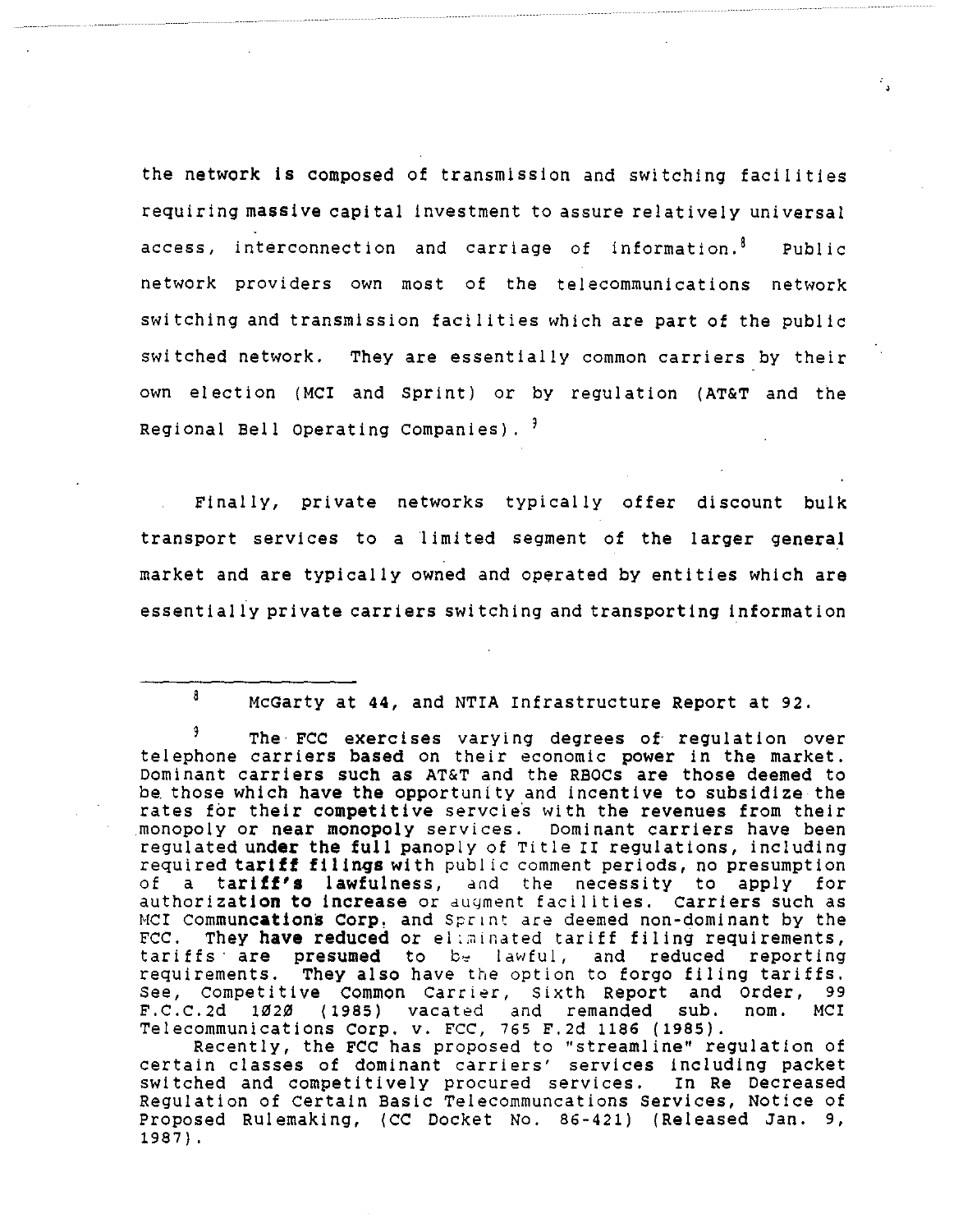for specific customers.<sup>If</sup> They are usually facilities based carriers in **that** they own their own bypass transport (and sometimes switching) facilities.<sup>II</sup> They are interconnected with the public switched network and sometimes lease capacity from public network providers.

Inherent in the status of the ownership, however, is an · underlying bundle of property rights which include control over who may have access to the network owners' facilities and/or services. While the degree of control over access varies with the· type of owner, ultimately, as long as ownership includes the right to decide access, some segment of potential users are likely to be excluded for a variety of oftimes unrelated reasons. Reasons may vary from particular pricing or service configurations, equipment requirments, information format, capacity needs, or discrimination based on economic or normative value considerations.

3. Access Rights

user access rights typically vary depending upon the legal status of the **network** owners. Legal status in turn depends on a number of **factors** including: economic or technological market power and/or the' **use** of a public resource. Where none of the aforementioned factors are implicated, access is determined on the . basis of ''market forces• i.e. entrepreneuarial decisions and market

 $\frac{11}{1}$  McGarty at 52.

 $^{18}$  There are an estimated 700,000 private networks in the United States. See Guilder, supra note \_\_\_\_, at p. \_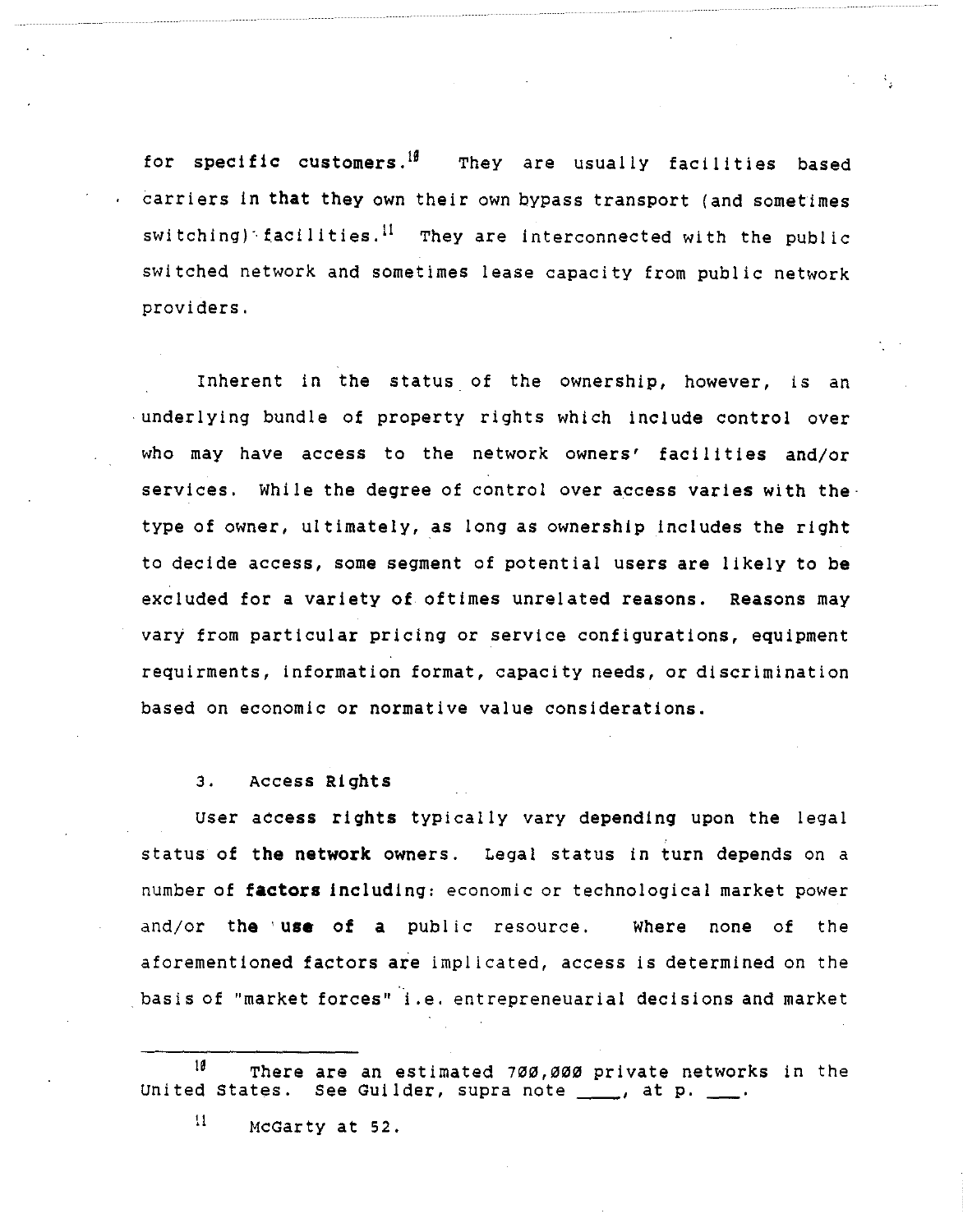demand.

a. Market or Contractually Based Access Rights

where network providers are deemed to own and control basic communications facili'ties essential to the efficient delivery of user communication, they are deemed to have market power.<sup>12</sup> In these instances, the government has sought to create protections to assure user access. In the case of dominant carriers, the general public's access rights are presumably protected by the general requirements that common carriers issue tariffs and refrain from discrimination between like users seeking access to like services. The FCC has also sought to require comparably efficient interconnection (CEI) and ultimately, open network architecture (ONA) to assure that users which may compete with the telephone carrier can acquire sufficient non-discriminaty access.

In the absence of market power, user access is determined by "market forces" and contracts. Here, the network owner sets the parameters of service and price, and, subject to competition from other providers and consumer demand (market forces), establishes the entitlement of various classes of users.

**b,** Constitutionally Based Access Rights **Historically, market** entry and technological considerations

<sup>&</sup>lt;sup>12</sup> The Federal Communications Commission has previously defined market power as being a matter of network dominance. For instance, with regard to AT&T, the determination of market dominance was deemed to turn on AT&T's alleged ability to: control price in the market place; control of essential bottleneck facilities; and realize disproportionate revenues in the absence of competitive market entry. See  $\frac{1}{\sqrt{1-\frac{1}{2}}}\frac{1}{\sqrt{1-\frac{1}{2}}}\frac{1}{\sqrt{1-\frac{1}{2}}}\frac{1}{\sqrt{1-\frac{1}{2}}}\frac{1}{\sqrt{1-\frac{1}{2}}}\frac{1}{\sqrt{1-\frac{1}{2}}}\frac{1}{\sqrt{1-\frac{1}{2}}}\frac{1}{\sqrt{1-\frac{1}{2}}}\frac{1}{\sqrt{1-\frac{1}{2}}}\frac{1}{\sqrt{1-\frac{1}{2}}}\frac{1}{\sqrt{1-\frac{1}{2}}}\frac{1}{\sqrt{1-\frac$ Red 2627 ( 1990).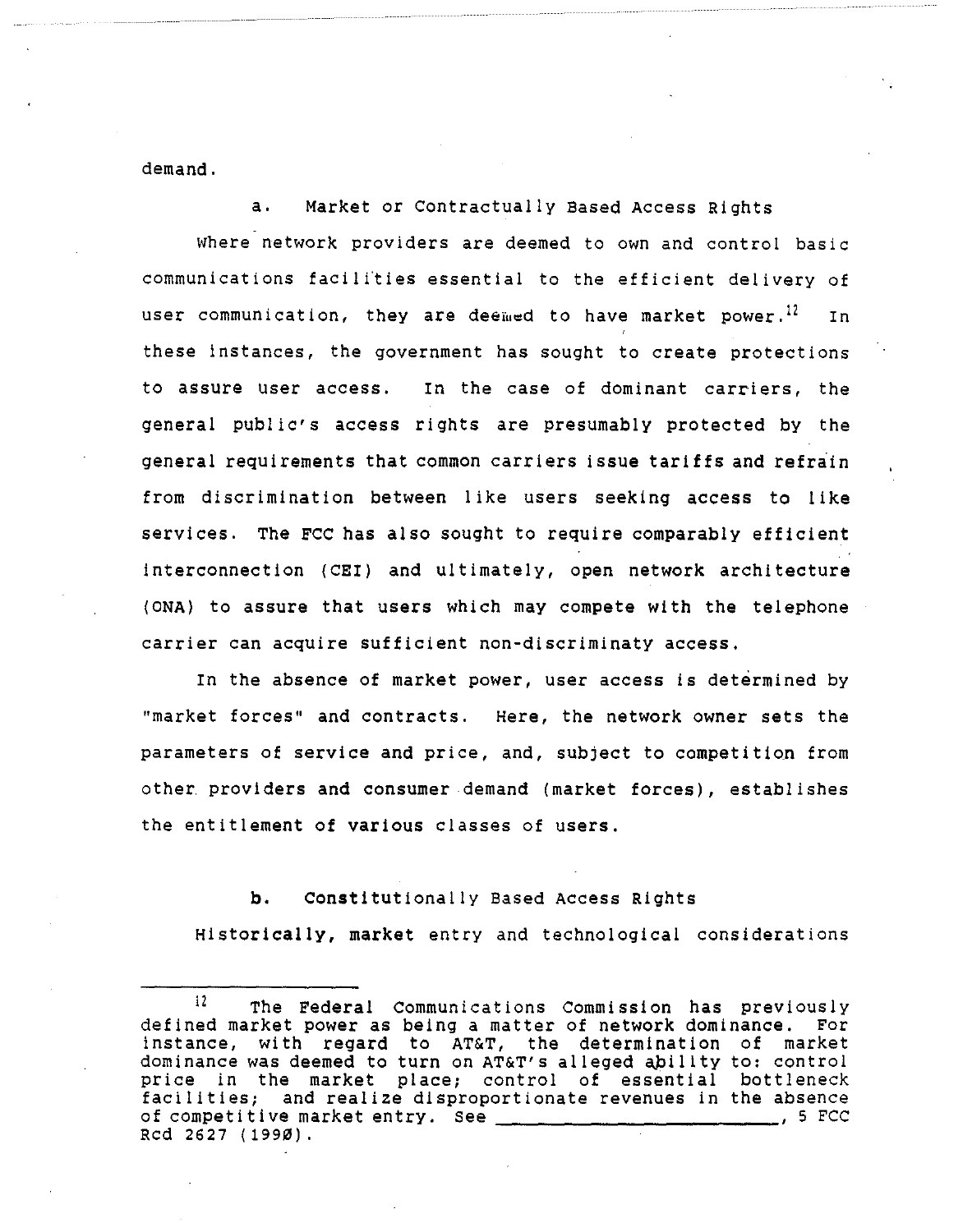have affected the apportionment of the First Amendment rights between media owner-providers and the public. Media owners in each industry have been accorded different First Amendment rights based on differing assessments of the alleged ease of economic and technological entry into each market.

The initial scarcity of broadcast frequencies relative to public demand for access made acquisition of the means of transmission more problematic. All those who sought to broadcast could not do so without substantial signal interference. Those who received government licenses had sole use of the frequency. By requiring the broadcast licensee to share his/her frequency with the public, government regulation sought to reduce the impact of the broadcasters' control over the channel of communication.  $^{13}$ 

similarly, cable television franchises were deemed scarce because of the physical limits inherent in the use of public rights of way. The physical scarcity was further exacerbated by the economies of scale inherent in the provision of cable service. Again, because all who sought to cable cast could not do so, the cable franchisee **was** required to share his/her channels of communication with the public. <sup>14</sup>

In **telephony, the** need for interconnection and the economies of scale **inherent** in provision of local telephone service led to the creation of government sanctioned telephone monopolies.

<sup>13</sup> Red Lion Broadcasting Co. v. F.C.C., 395 U.S. 367 (1969).

<sup>14</sup>*see,* The cable Communications Policy Act of 1984, Pub. L. No. 98-549, 98 Stat. 2779, (reprinted in 47 U.S.C. §§ 521-59, ( 1987). *see* 47 u.s.c. §§ 531 (mandatory pub! ic access channels), 532 (leased commercial access channels) and 611 (1987).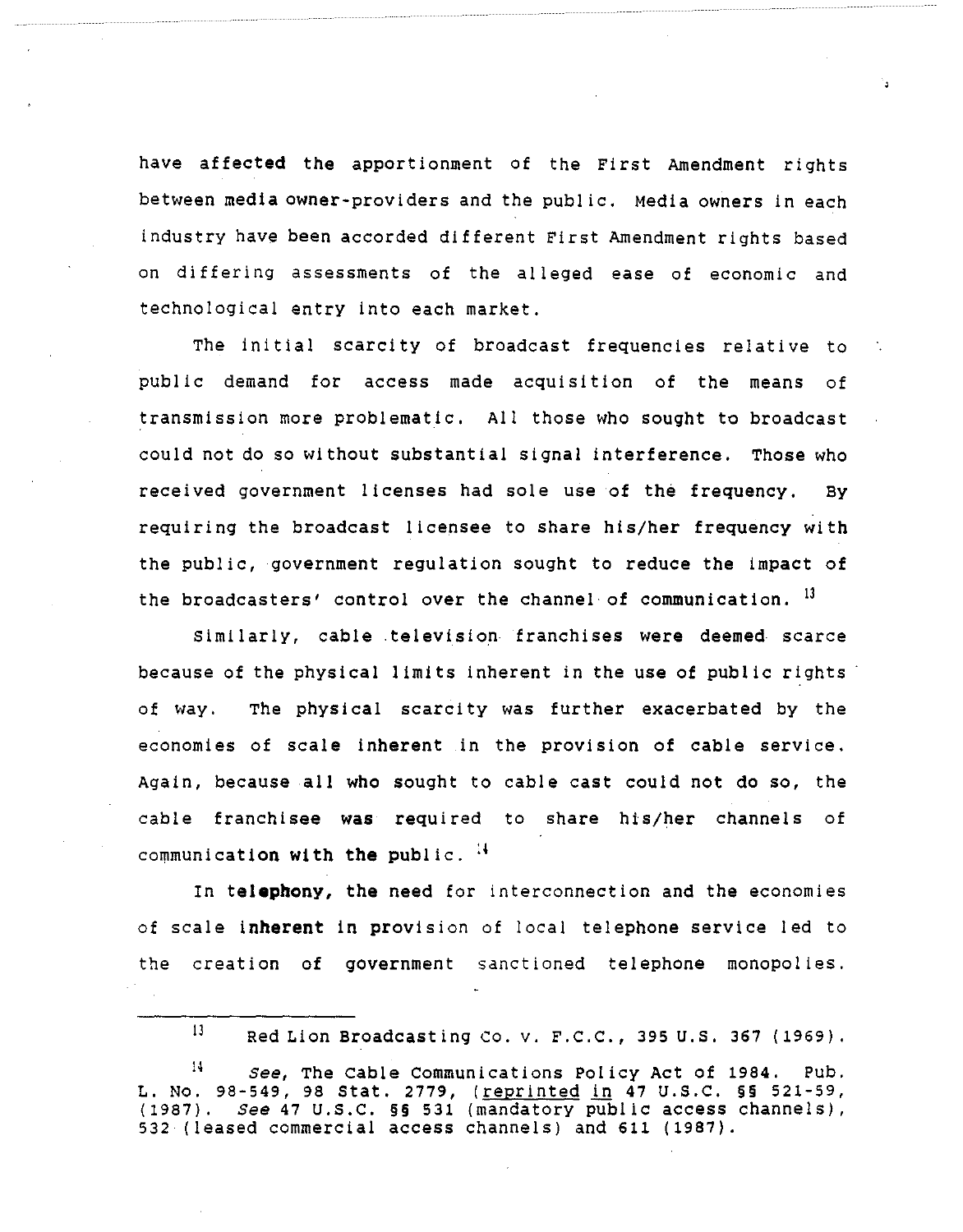Government **then** sought to assure the public access to the monopoly provider by requiring that the provider not discriminate between customers on the basis of facilities or the price paid for the services provided. As a further means of assuring nondiscrimination, the telephone company was not allowed any control over the content of information it transmitted.

current developments in network technology will exaceibate the confusion which currently resides in the network, technology and information distinctions made for purposes of speech/access regulation of communications media. It will do so by combining them in one medium as it integrates network functionalities and information transmission into one network or transmission path.

Because decisions regarding ownership and regulation implicitly apportion speech rights in society, Congress and the FCC must carefully consider the impact their decisions regarding broadband networks ownership and regulation will have on the speech rights of broadband network providers and their users.

In order to protect these rights, Congress and the FCC must confront and resolve or seek meaningful accommodation of the conflict **between competing** intepretations of First Amendment. one interpretation **views** the First Amendment as protecting only the transmission **owner's** individual I iberty to speak. While another interpretation views the First Amendment as enhancing the public's access to the means transmission (social equality). broadband networks' potential for expanding user speech, access, assembly and diversity rights provide substantial opportunities for the realization of such rights by broadband providers and users and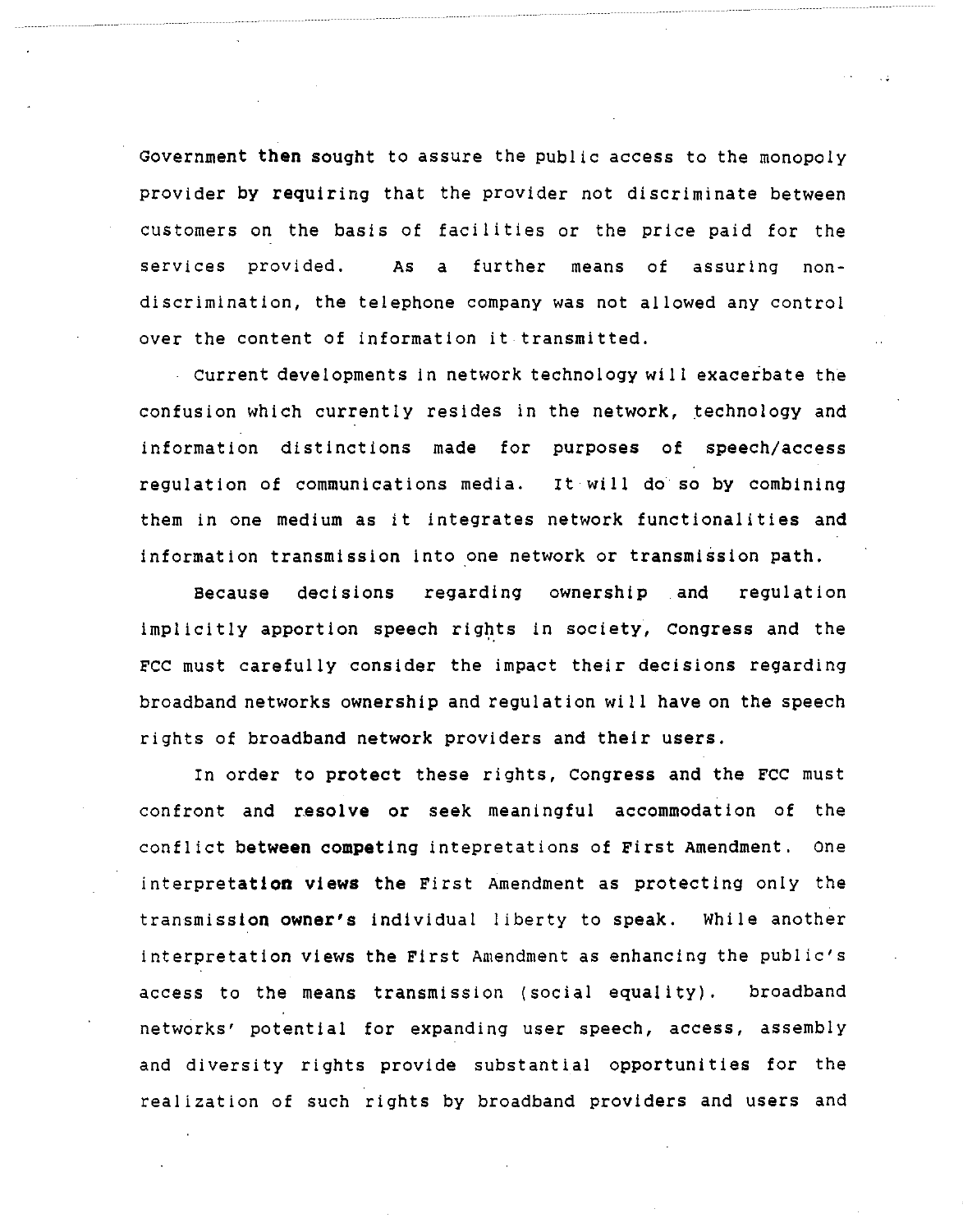that such **rights are** protected by the First Amendment.

Reliance on any of the current regulatory schemes places too great a burden on one or another class of speakers. Either the public or the network provider would find their respective rights diminished or usurped by the private media owner or the government respectively. Further, none of the schemes properly address the full range of future network's interactive and integrative capacity and utility.

### B. Public and Private Forums

Several commentators have suggested that the "public forum" doctrine might provide an excel lent tool for al locating **speech**  rights in the context of hybrid technology.<sup>15</sup> They argue the doctrine is useful where the hybrid technology possesses similarities to existing technologies such as print and broadcasting, as well as unique characteristics of its own. 16 Because use of the doctrine is not premised on the particular characteristics of a technology, it is useful in analyzing speech rights within the context of the new technology.

1. **Traditional** Public & Private Speech Fora

As a **practical** matter, speech fora exist in several guises and classifications. Among them are traditional public fora such as public streets, sidewalks and parks which have traditionally been

16 Wirth & Cobb-Reilly, *supra* at 402.

<sup>:</sup>s Wirth & Cobb-Reilly, *supra* note 64, at 401-04; Meyerson, supra note 98, at 31-40.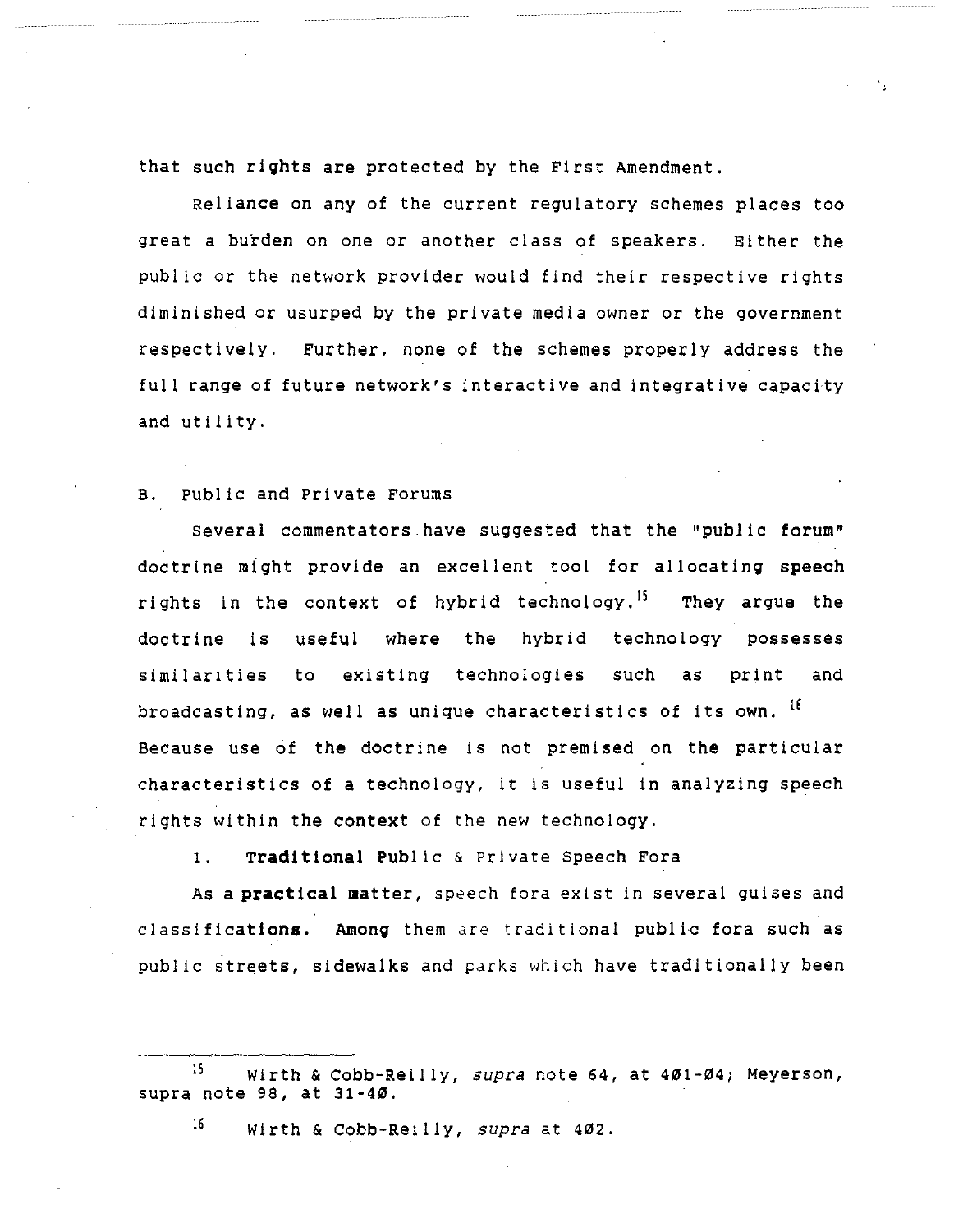associated **with** expressive activity, 17 as well as public facilities or institutions created for the primary purpose of public communication.  $18$  There are also quasi-public fora, which are usually public facilities, such as schools and libraries, created for other purposes but having a close relationship to expression.  $19$  The openess of these facilities to expressive activity is often a function of whether the government has designated them to be a public forum.  $28$  The Supreme Court has recognized the constitutionally approved existence (under state law) of private forums or facilities which a private owner may make open to the. public.  $21$ 

Under current public/private forum definitions, media of communication may be argued by analogy to be public, quasi-public or private fora open to the public.  $^{22}$  For instance, the telephone public switched networks may be argued to be public fora because traditionally they have **been** regulated to be open to the public at large on a non discriminatory basis. Broadcasting and cable television may be argued to be quasi-public fora in that they are designated as open to the public under limited circumstances. By

<sup>19</sup> These facilities are labelled "semi-public forums. Tribe at 690.

20 Heffron v. International society for Consciousness (1981). Krishna

 $^{21}$  Pruneyard Shopping Center v. Robbins, 447 US 74, (1980); Tribe at 693-696.

 $12$  Tribe at 696-700; Meyerson at 36-37; and Nadel at 175-176.

<sup>17</sup>  **Hague** v. CIO (1939); Tribe at 688.

<sup>18</sup>  **Tribe at** 688-689.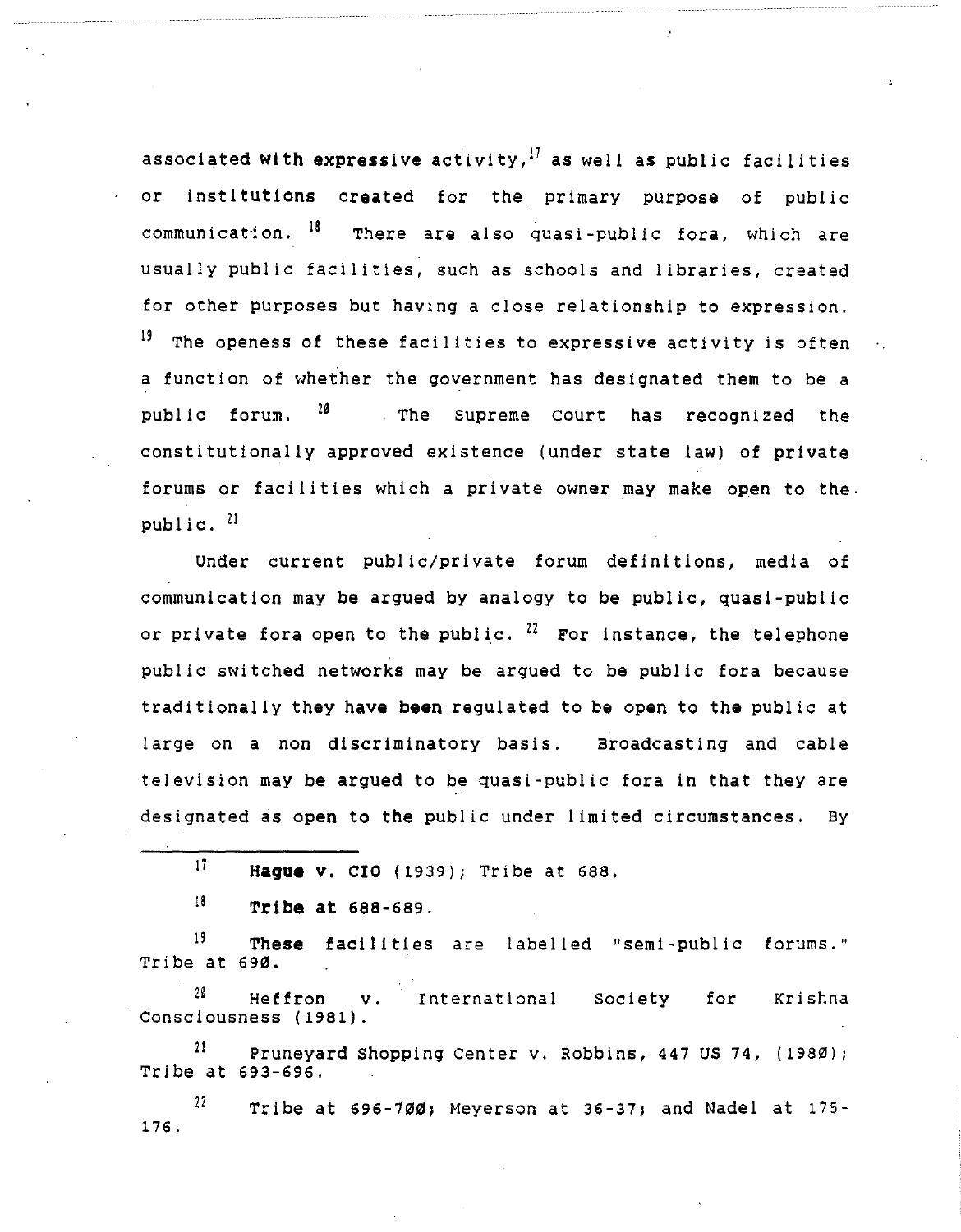comparison, **print** media could be categorized as private fora because **absent the** election of the publisher/owner, print media are not open to the public.

Alternatively, telephony, cable and broadcasting can be argued to be public fora by virtue of their use of scarce public resources ( government property) . For example, both telephone and cable television firms make use of public streets and rights of way. Broadcasting makes use of the electromagnetic spectrum.

Under the media oriented definition of speech forums referenced above, a public forum may be argued to exist where an individual owner or entity is granted monopoly control of a medium of communication or possesses sufficient economic power to· effectively censor messages of others seeking access to the forum (telephone, cable and arguably broadcasting).  $^{23}$  A quasi-public forum may be said to exist where essentially private facilities are opened to the public for limited purposes (broadcasting or cable). A private forum may be said to exist where a private individual or entity lacks monopoly control or sufficient economic power to be required to open its facilities to the public, but nevertheless elects to do **so (other** subscription technologies). 21 Print media do not fit **a• neatly** into this formulation of the doctrine as their economic **status as** local monopolies (in many cases) may render them more akin to **cable television** and broadcasting, yet they are deemed private and not subject to any access requirements. T h e public/private forum doctrine has met with significant criticism

21 Pruneyard, Nadel.

<sup>23</sup>  Nadel.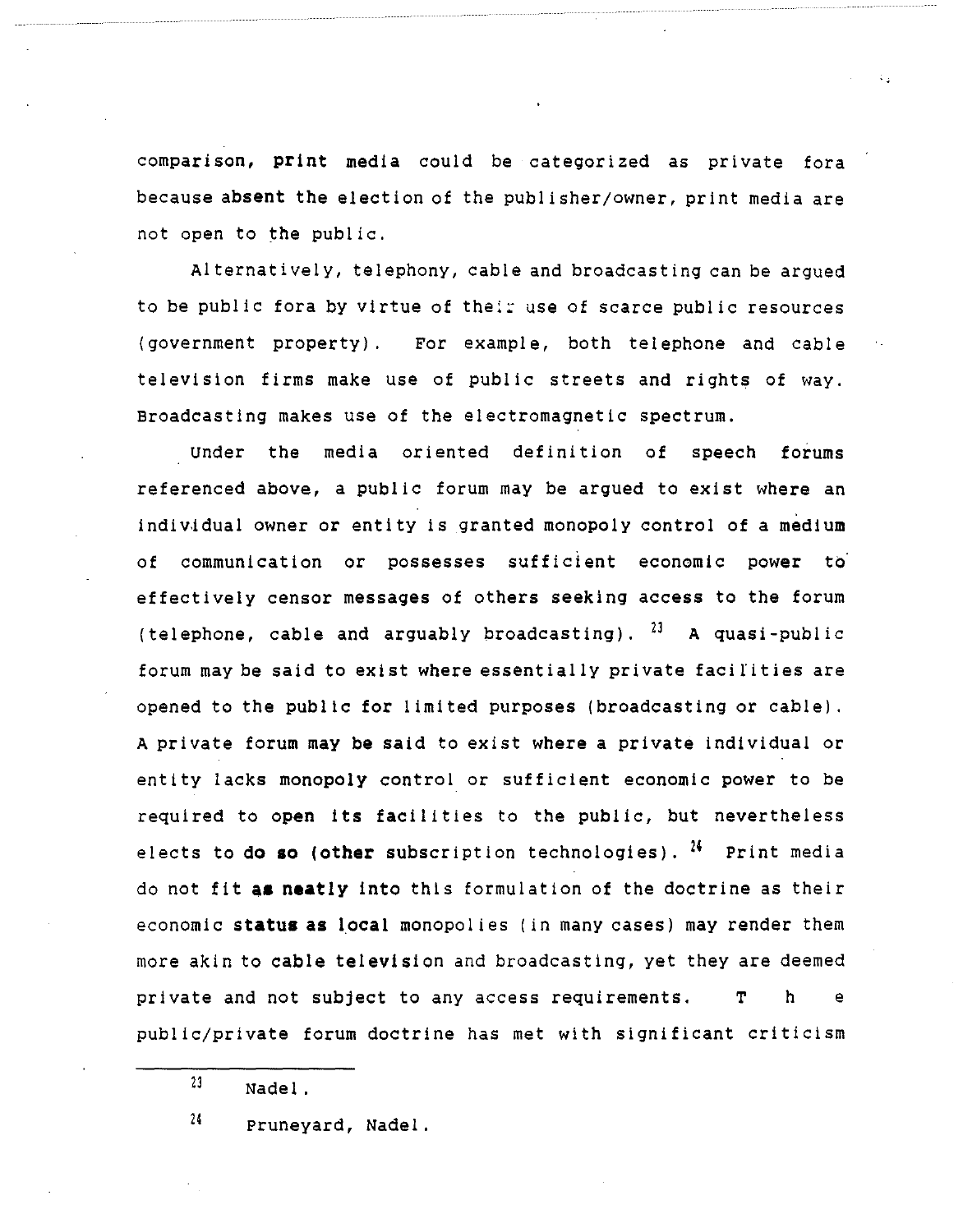in the non-media context. First, the distinction between government and private property *is said to obscure* the fact that what is at issue is nevertheless access to property.  $25$  And, this access is usually sought by non-property owners.<sup>26</sup> In this context, the exercise of property rights by a government or private owner affects the realization of public speech rights to the extent access to property is necessary for the effective realization of the public's speech right.

The impact of owner control on public non-owner access applies regardless of whether one examines traditional forums such as public parks and streets or media fora such as broadcasting, cable or telephony. However, communiqation via electronic technology has become increasingly more effective than communication by more traditional means. **As** this trend continues, access to communications technology will become increasingly necesssary if not critical to the realization of effective speech,  $^{27}$ 

second, to the extent that government or private owners may withdraw the designation of a forum as "public," that portion of the public with insufficient wealth or an unpopular message effectively may be precluded from speech. <sup>28</sup> This second criticism also **applies equally** to electronic media.

2. **Application** of the Pub! ic/Private Forum Doctrine to

26 Id.

27 Carter spra at note \_\_\_\_, Balkin, supra at note \_\_\_\_.

18 Balkin at 397; Ignber at 42.

 $25$  Balkin, Frontiers of Legal Thought II, The New First Amendment: Some Realism About Pluralism, 1990 Duke L.J. 375, 397- 400.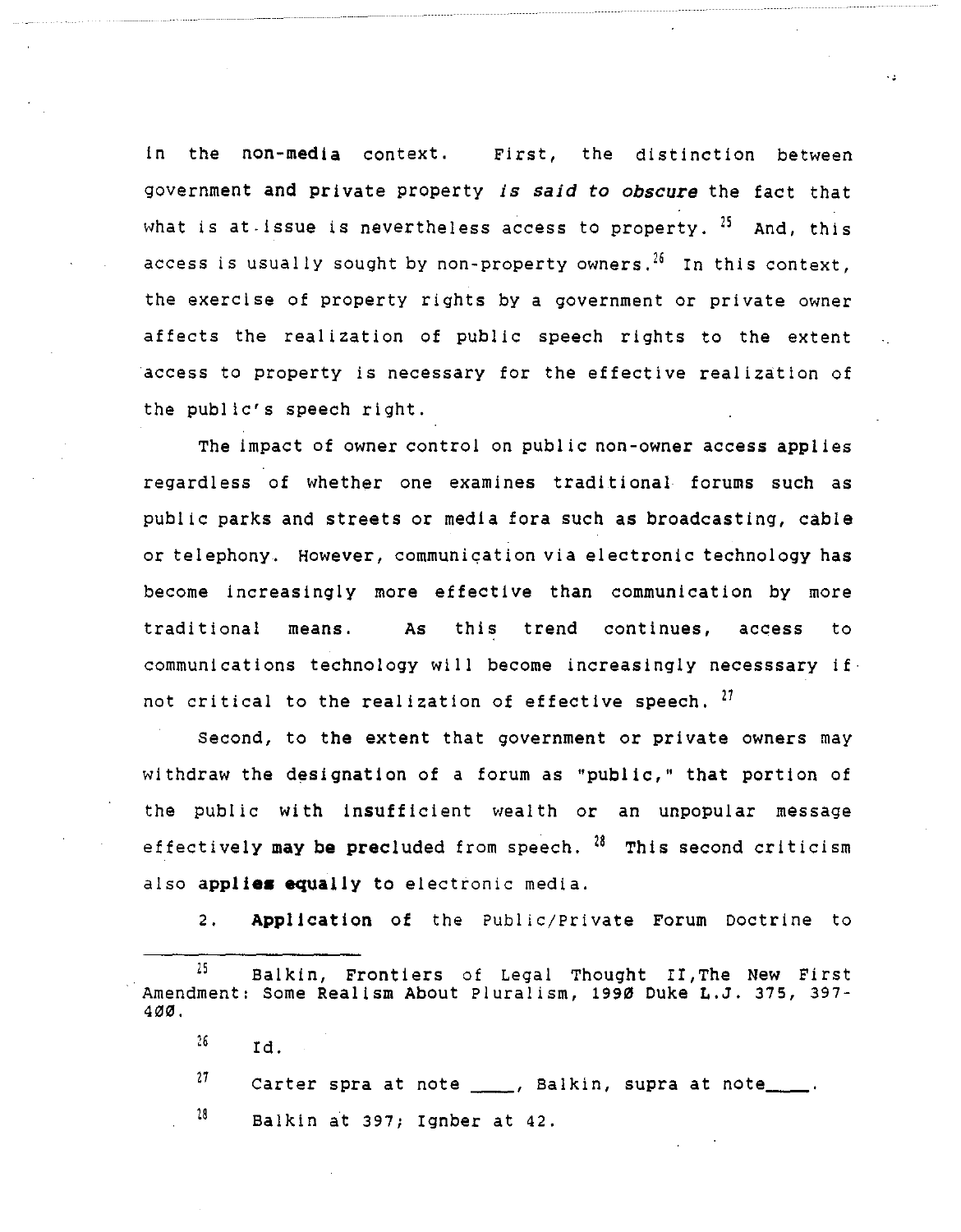## **Network** Communications

Before the public/private forum doctrine could be applied to broadband communications, however, interactive broadband networks and on-line data bases must be found to be ''public forums.'' such a designation might follow from the broadband provider's use of the public streets and rights of way,  $^{29}$  or the electromagnetic spectrum.  $J<sup>36</sup>$  In either instance, the government could presumably license one or more broadband providers to operate over (or under) certain public streets and rights of way, or, on certain frequencies to the exclusion of others seeking access to the same government provided resources.

Another critical component would be a determination that the privately owned fiber optic cables and assorted digital equipment resident in or over the streets "are an essential part of the public forum and subject to the same First Amendment mandates and the same limits on government regulation." <sup>31</sup> The RBOCs and the cable television systems, the most likely providers of interactive broadband services,  $32$  already enjoy the use of public rights of way and streets.  $^{33}$  Historically, the quid quo pro for use of these

 $31$ Wirth & Cobb-Reilly, *supra* at 402.

 $32<sub>1</sub>$ cite articles

ll *See* Wirth & Cobb-Reilly, *supra* note 643, at 400-02; Meyerson, *supra* note 98, at 24-26,

<sup>29</sup> *S••* **Id.** *see also* Tele-communications of Key West, Inc. v. united **States,** 757 F. 2d 1330 (D.C. Cir. 1985); Preferred Communications, Inc. v. City of Los Angeles, 754 F. 2d 1396 (9th Cir. 1985).

lG Emerson, *supra"note* 48, at 823; Wirth & Cobb-Reilly *supra*  at 402; Meyerson, *supra note 98,* at 24, and 36-37.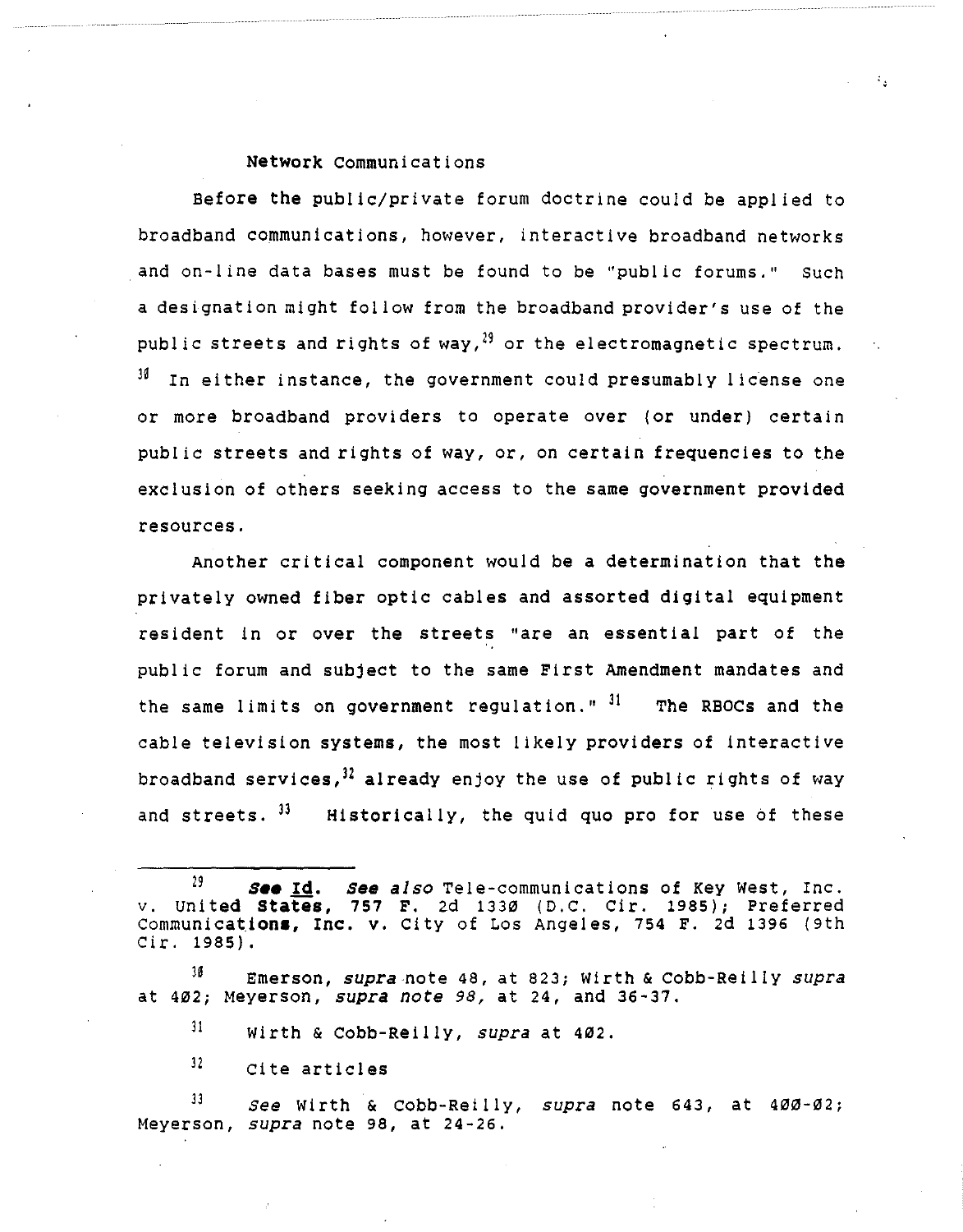public resources has been public use of the facilities of common carriers, **and more** recently, cable operators for the communication and expression.

Public forum status could also be justified on the grounds that the switching and transmission provider possesses an economic or natural monopoly, Here, the legislative body also would have to provide the courts and the FCC with guidelines for determining when market, technological or government sanctioned power became so great as to allow the owner to effectively censor the speech of others seeking access to the forum.

Quasi-public forum status may be said to apply to private providers of switched transmission services and owners of private on-line data services. The rationale would be that the owners, in order to conduct business, have elected to open their media of communication to the public.  $34$ 

The public/private forum doctrine could provide an appropriate

The **viability** may turn on the relative• similarity or difference **between the** facilit,~s of an MMDS operator and those of an on-line.data **base** service *o:* network provider. In both cases the public gains **access** to the service provider's network and the services provided. In the case of subscription technologies, the public has no right to compose or transmit messages, they may only receive programming delivered via the network. In the case of online database and network providers, the public makes use of the transmission and data facilities to send and receive their own messages. Thus they are actually making use of the data and network facilities rather than simply receiving services at the end of the network pipeline.

l4 It might be argued that the FCC has taken a contrary position with regard to the regulation of video subscription technology services such as multi-channel mutipoint distribution. see, --,-----,,...,.-----,------,-.,.------ Under the FCC's reasoning, making services available to a mass audience does not constitute **opening one's** fac1litites to the public where each individual **cuatomer** enters ,nto *a* separate contract with the provider **for the** provision of service.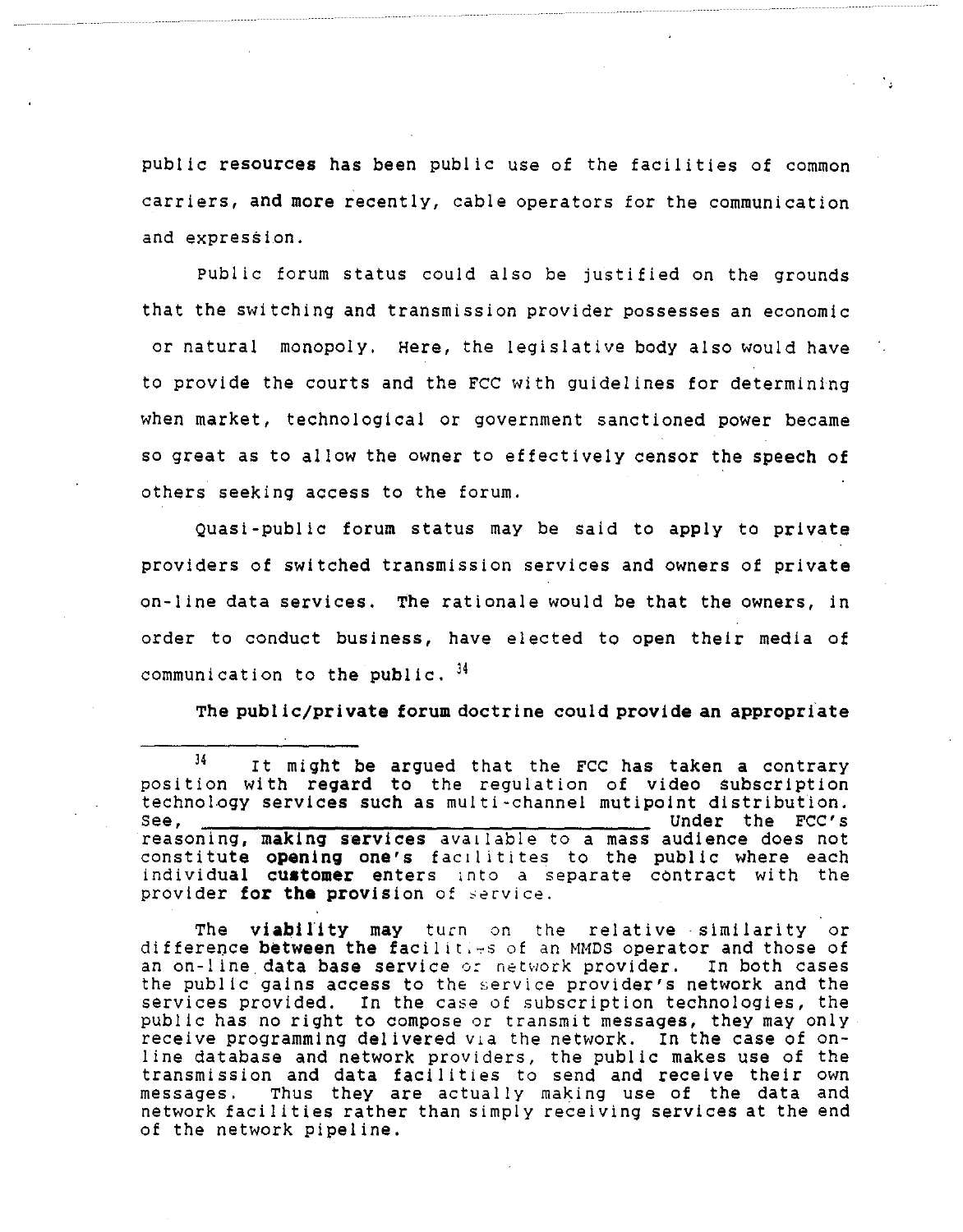foundation **for a skeletal** regulatory framework to balance speakerowner and **public-user** speech rights. However, in order to do so effectively, it must address several important issues. First, a viable easily accessible public forum must be established as an alternative to private forum speech. Adequate incentives must be developed to assure the continued cost effective existence of pub! ic forums. As second, adequate workable criteria must be established for determining when an entity should be deemed a public or private forum. The criteria must also address transitions between public and private forum status. Finally, the. public/private forum model must protect against private and government censorship. Within the public forum, the owner's exercise of property rights and the government's exerise of the licensing power must be circumscribed in order to **limit** government or private censorship of speech. The goal would be to create and preserve meaningful opportunities for public access and speech as well as the owner's exercise of speech.  $35$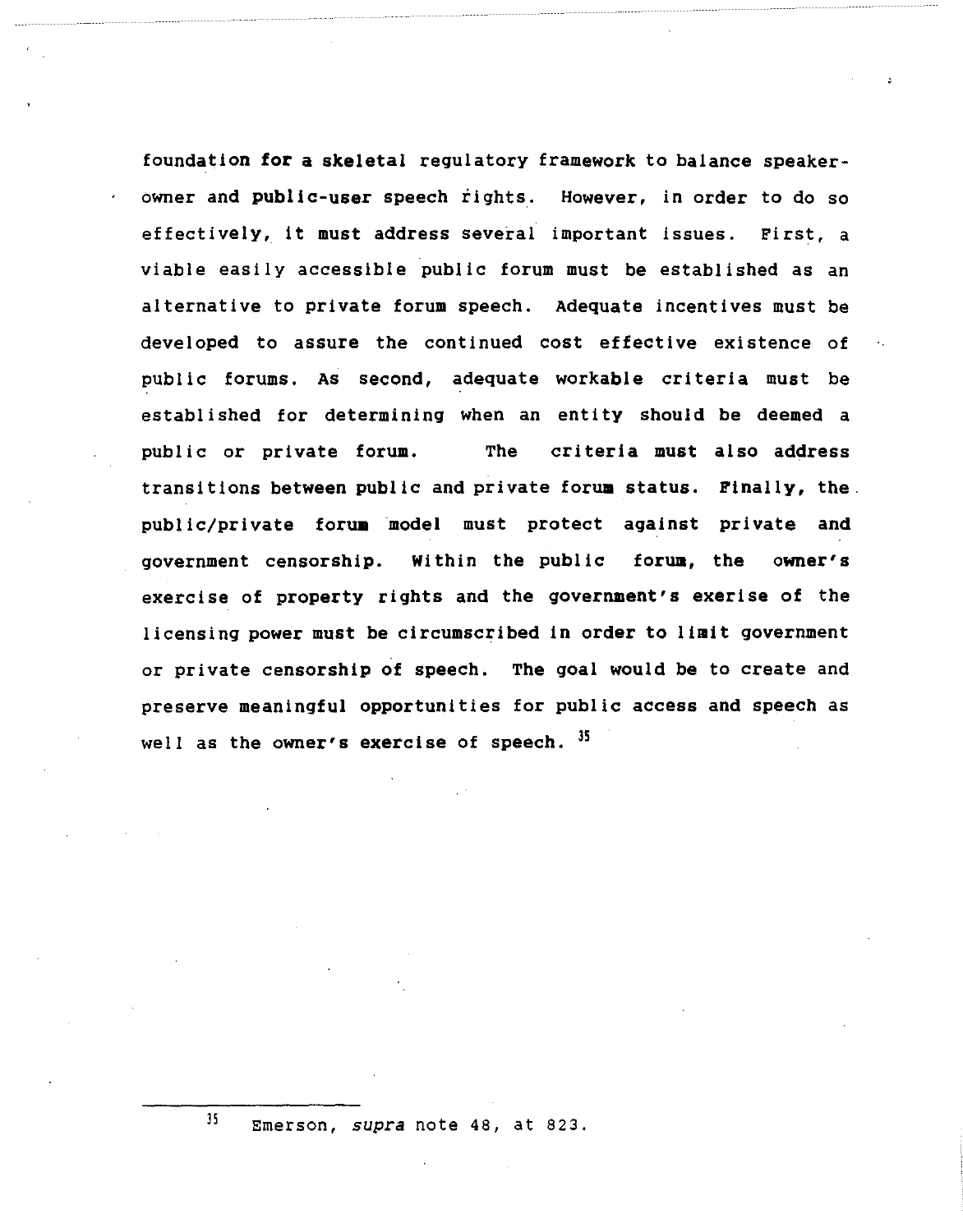## 3. **A New** Model for Public and Private Fora

a. Developing A Viable Accessible Public **Forum**  The creation of a viable enduring public fora will depend on several factors. First, entrepreneurs must have incentives to create and maintain them. This can be accomplished in part by extending the limited liability protections currently enjoyed by common carriers to the providers of the broadband public fora. Limitations on liability would include the **absence** of responsibility or liability for the speech of any user of the fora, as well as, a limitation of liability for service failures to the charge made for the service provided. Liberal tax and financing incentives also could be implemented to encourage the development and maintenance of such network fora. <sup>36</sup>

Second, the fora must be accessible to the general public and have significant utility to the average user. In this regard the government incentives mentioned above may have a constructive impact on the development of the fora. In any event, the fora must be widespread and interconnected to insure their accessibility to the general public. **Aside** from government incentives, efforts must be made to **encourage** public use of the network and services by creating a minimum service configuration that assures all users effective **use of** the **network. <sup>37</sup>**

 $37$  See Dertouzous, supra note  $\_\_\_\$ .

<sup>36</sup> There are alternative incentive structures proposed. Some argue that advanced network features be provided on a demand and cost sensitive basis, with trageted subsidies where necessary. See NTIA Infrastructure Report supra note \_\_ at \_\_\_\_\_, and Barrett, supra note \_\_\_\_\_ at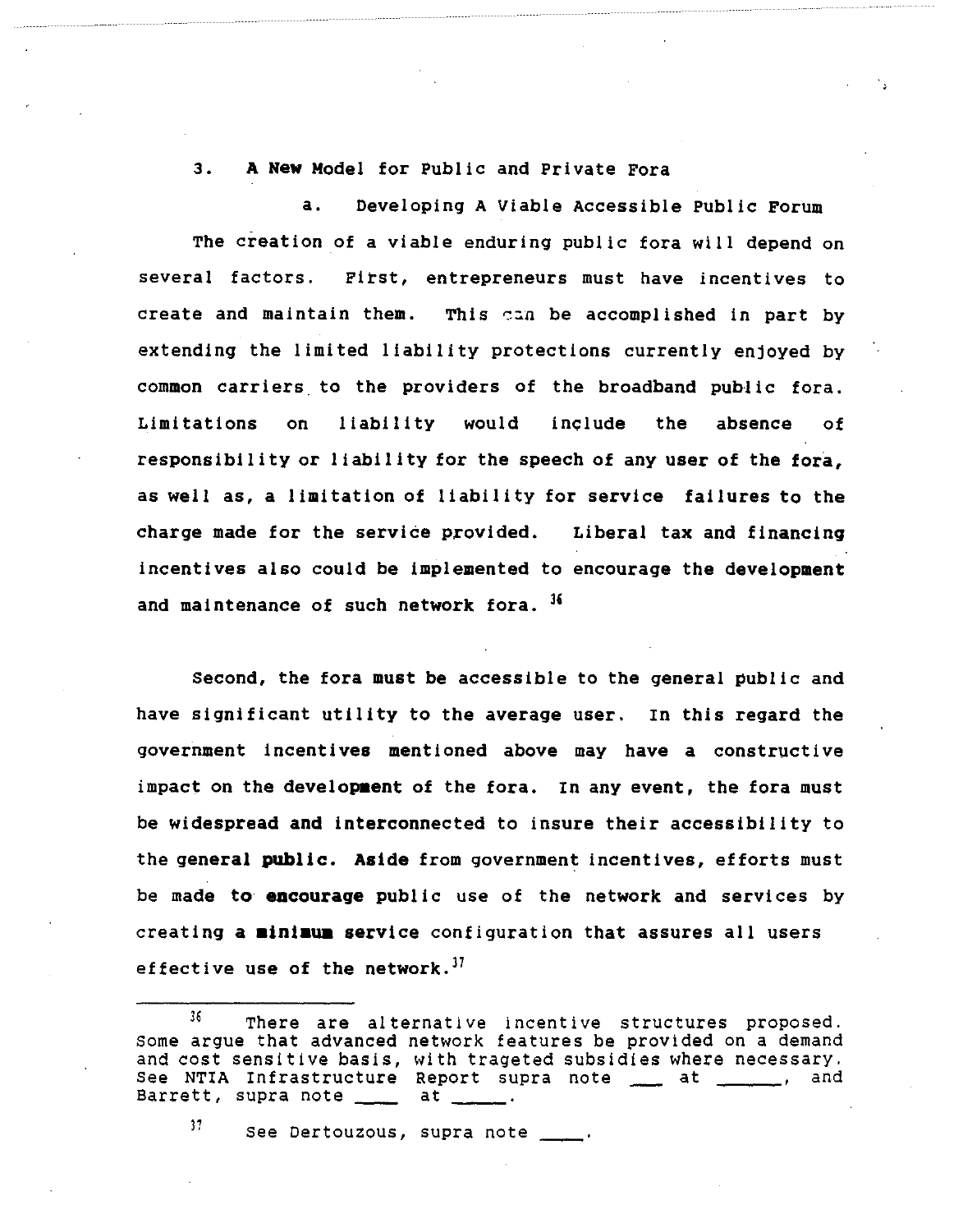## b. Public and Private Fora Defined

Public and Private fora may exist on at least two if not threee levels. some fora will exist at the transmission channel and/or network level. Some will exist at the equipment or receiver/display level. Finally, some will be a combination of both transmission and communications equipment. Regardless of level, public and private fora should be constructed to possess distinct criteria.

Public fora would be deemed to exist in two major categories, per se public fora and voluntary public fora. Transmission providers possessing natural, physical or economic monopoly power, or possessing essential facilities would be regulated as per se pub! ic fora. Monopoly status would be defined by statute and agency regulation, subject to modification or expansion of the definition on a case by case adjudicatory basis. voluntary public fora would consist of entities possessing no monopoly or essential facilities status but electing to be public fora by virtue of making their **transmission** or speech facilities available to the public for **expressive** activity.

In either **case,** public fora would enjoy limited liability for service **degradation** or outages absent gross negligence or evidence establishing that the provider sought to censor user speech. The public fora would also enjoy immunity from liability for the content of any user speech carried, presented or displayed over public fora facilities. Finally, the public fora would be eligible for tax incentives and/or other financial Incentives to encourage system and service upgrades.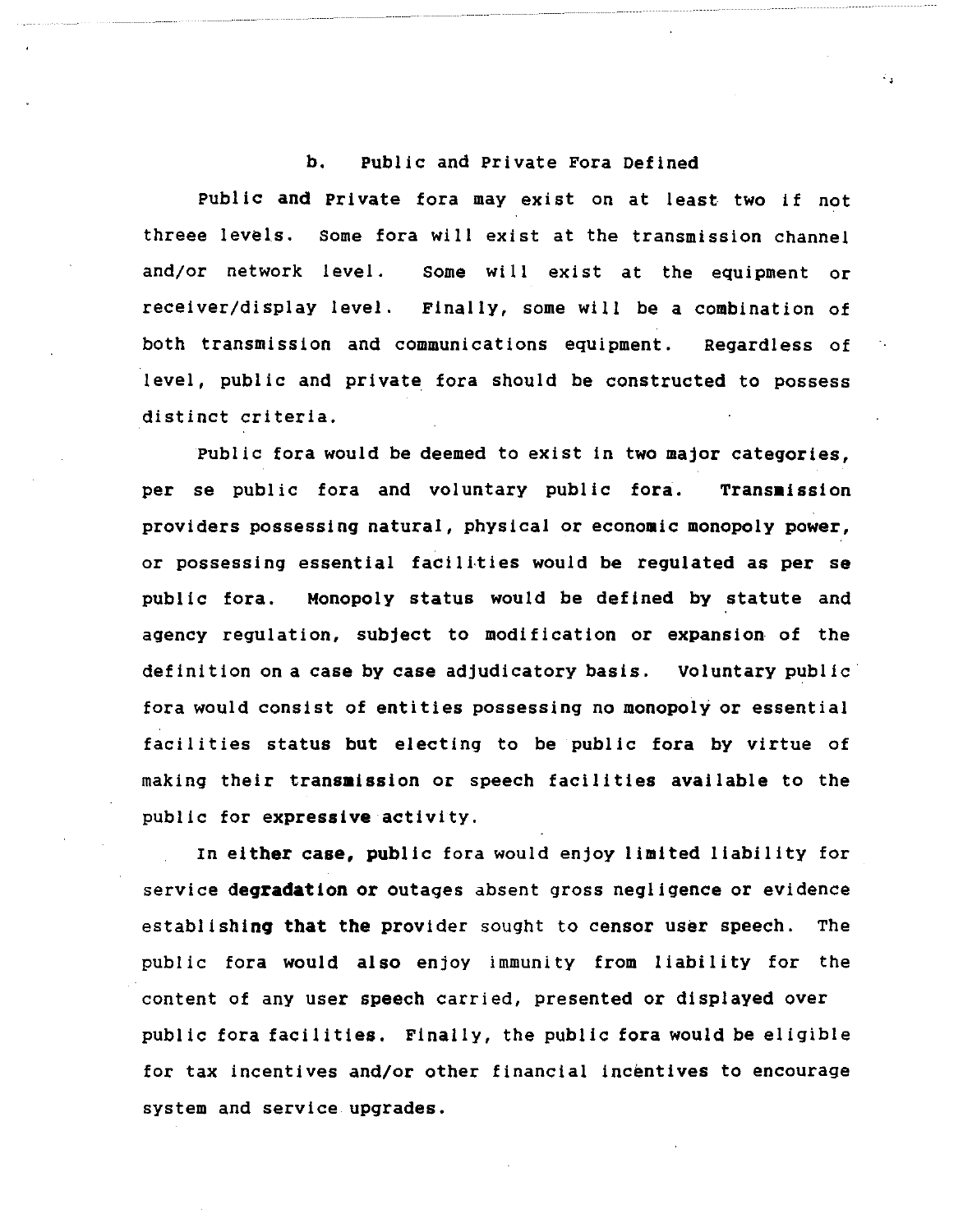**Private fora** would be composed of firms or services possesing no monopoly **power** or essential facilities attributes. For the most part, these entities would be using dedicated (if owned) or leased facilities providing service to distinct, specialized users. These entities would provide public notice of their intent to offer private forum services, They would maintain full control over access to their channels and/or networks and full editorial control over any speech over their facilities. consequently, they would have full liability for any loss of service (subject to their ability to negotiate a lesser liability with users) and full liability for what is said over their facilities. To the extent they rely on interconnection to public fora facilities to provide service, they would have to make available some portion of their transmission capacity to other interconnected entities and users on the public fora networks.

Procedural and evidentiary rules would have to be established to govern entity requests to change their status from public to private or private to public. At a **minimua,** it would appear prudent to make allowance for such a transition mechanism from private to **public fora** status where the provider voluntarily seeks public fora status, or, where users and/or represenatatives of the public **successfully** allege that a private entity has attained\_ monopoly or essential facilities status. Similarly, a public forum entity or interested parties could petition- to change a public forum's status. The forum and/or interested parties would have to establish that the forum no longer possessed monopoly power or essential facilities.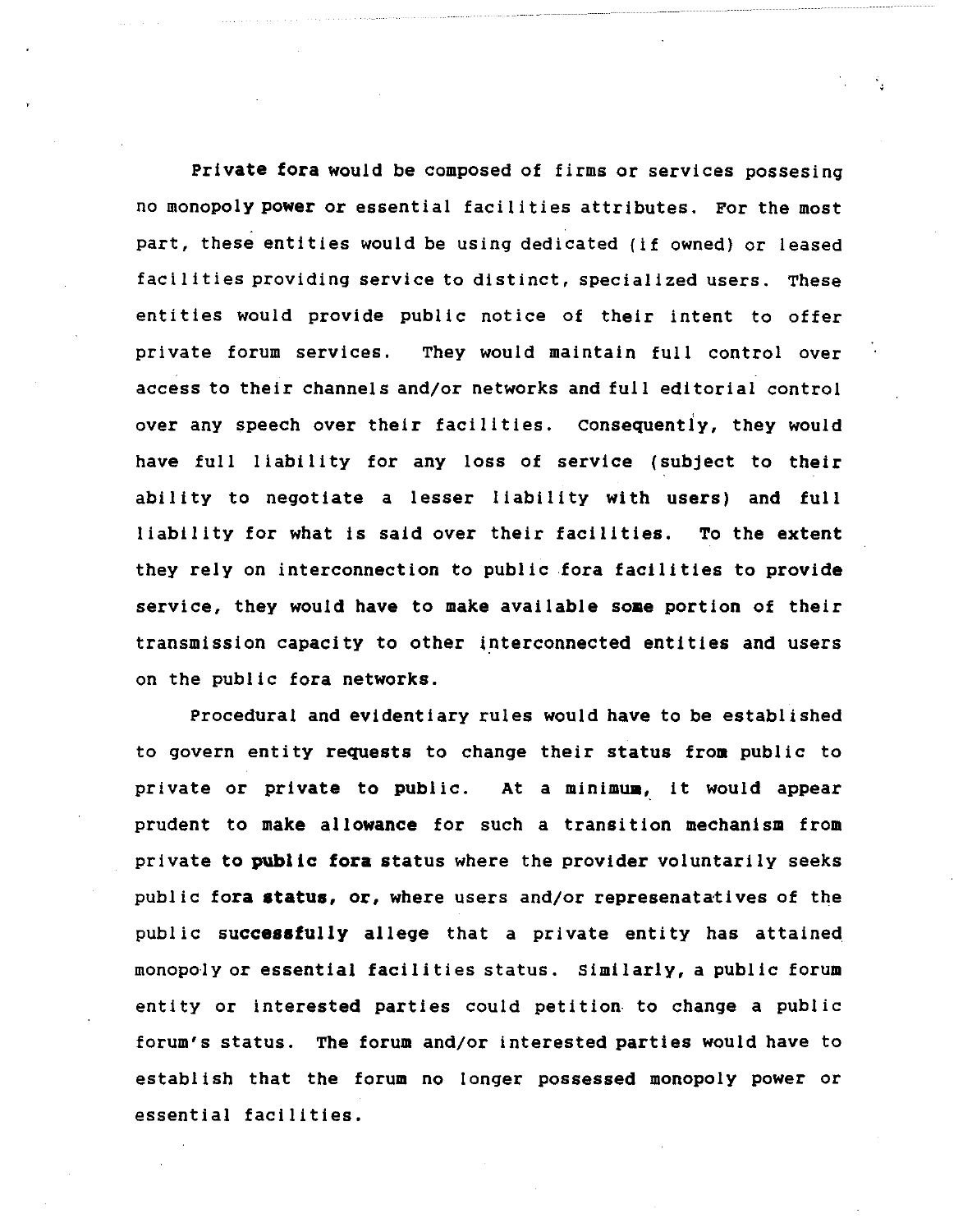**Proceedings** to determine public or private fora status may not be precipitated or motivated by a concern for the content of user speech. Evidence tending to show such intent or concern as the motivation for a petition would constitute sufficient grounds for dismissing the petition.

# c. Limitations on Government and Private Censorship

With regard to public fora, protections would have to implemented to protect against government and **private censorship**  of user and owner access or speech. Public fora owners would exchange access and content control over significant portions of their channel and network facilities or communications receiver/display fora for receipt of **limited** liability (or exemption from liability) for foreseeable and consequential damages arising out of their provision of service. They would also be absolved of liability for the content of user speech. Any residual control of access or speech by public forum owners would be in the form of content neutral determinations of the adequacy of available channel or network **capacity** and access or speech queing. under no **circumstances would the** government be able to penalize or hold the public forum provider liable for any user initiated and conducted speech. Under no circumstances would a potential public fora user be denied access to a public fora absent constitutionally neutral criteria.

Public fora owners, through a fully owned subsidiary, would have the right to communicate over their facilities or those of any other public fora. users of the public fora facilities would be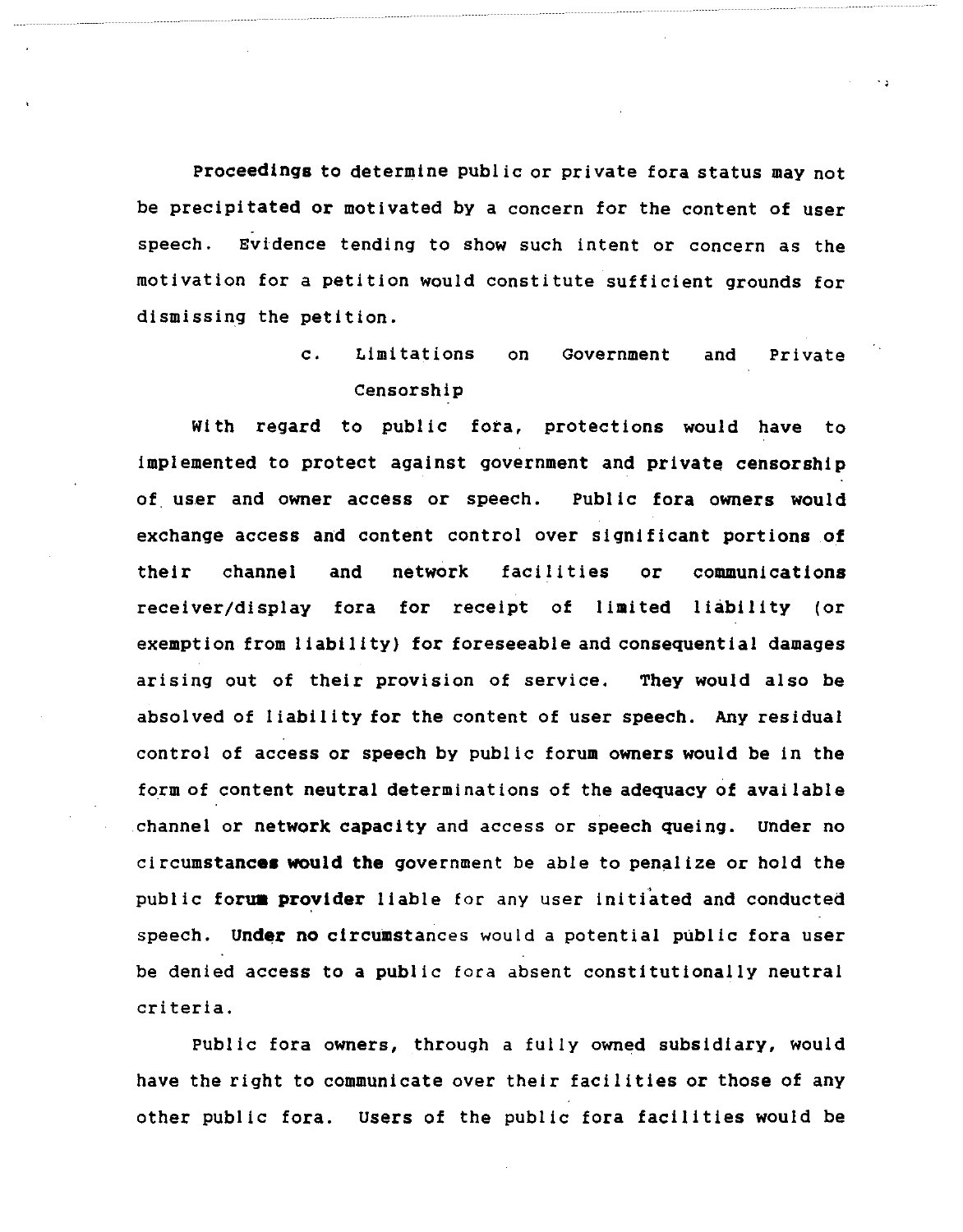allowed to petition at any time alleging inappropriate censorship activities on the part of public fora owners. congress and the FCC would develop standards regarding the burden of proof and of going forward in such proceedings.

c. summary

The public forum doctrine comes closest to providing an appropriate framework to begin constructing a constitutional regulatory model that structurally accomodates private and public speech rights. However, the doctrine must be broadened to encompass media of communication and revised to assure the creation and preservation of viable public forums. • Inherent in the remodeled doctrine must be a recognition that private censorship power is as dangerous as government censorship and must be proscribed as well. Such a formulation of the doctrine would arguably **encompass** both the limitation on government power to infringe upon the rights of speakers as well as the requirement that the government affirmatively act to limit private infringement upon the right to **speak.** 

The concededly **general** proposals for a modified public/private forum model set out above constitute a modest attempt to address speech related issues likely to arise in the context of broadband services. **The** proposal of a modified public/private forum model is an attempt to move past the current regulatory morass which could result from an attempt to regulate the new communications media under the old regulatory schemes. The model as modified attempts to address some of the criticisms of the current public/private forum doctrine.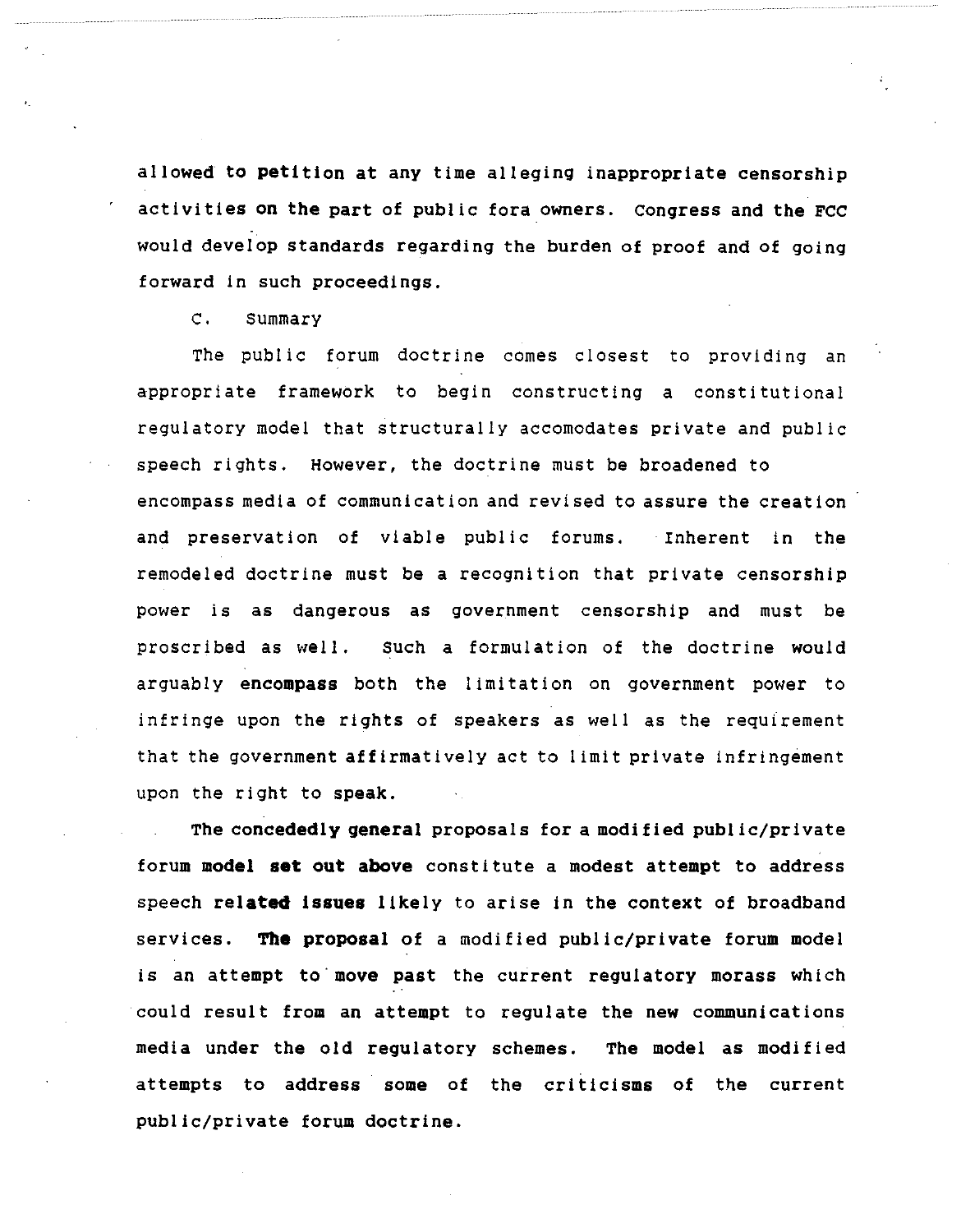**Specifically,** efforts to institutionalize viable public fora and distinguish **them** from private fora are aimed at preserving the existence of an inexpensive electronic public forum alternative. When combined with government and industry initiatives to render public fora widely accessible public utilities, efforts at institutionalization should result in the benefits of broadband technology accruing to the vast majority of American society.

The model also incorporates a modest attempt to address some of the concerns raised by the anticipated provision of integrated broadband services by vertically integrated broadband service providers. In particular, there is a proposal that public fora exchange their access and content controls for substantially limited business and speech liability. This proposal addresses concerns regarding private censorship precipitated by RBOC, on-1 ine database provider and cable company attempts to deny, control or limit the access of certain classes of users to their respective networks or censor user speech.

The model also attempts to address concerns about government censorship. Under the proposal, government determinations of access and **speech** entitlement are premised on relatively objective, non content **oriented** evidentiary considerations of whether a firm posseses monopoly power or essential facilities. The only other way an entity may be deemed a public forum is for its principals to voluntarily elect such status. Beyond determinations of forum status, the government may only work to assure equality of access in terms of facilities and services. This proposal incorporates the thrust of the government's current open network architecture